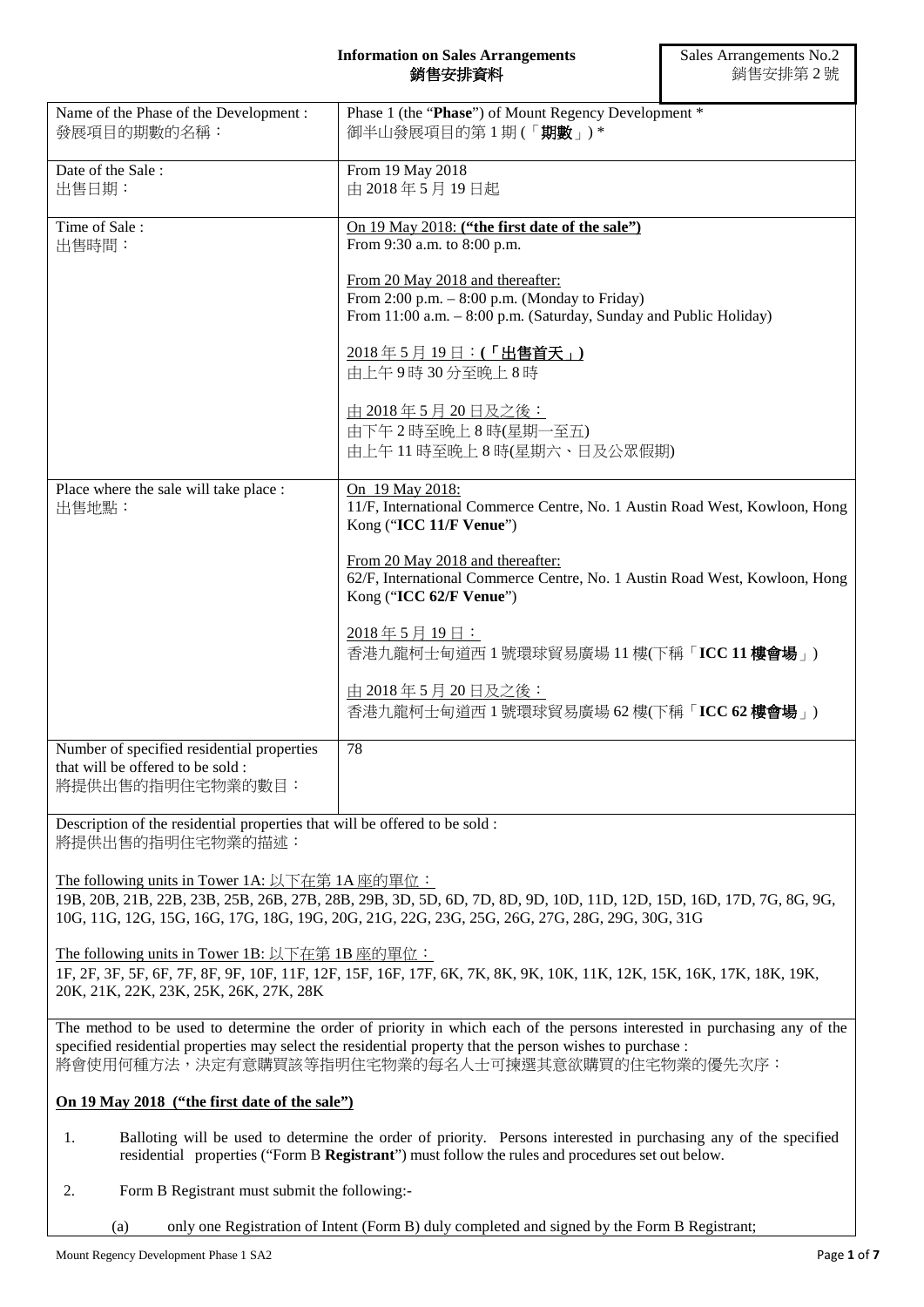- (b) Registration of Intent (Form B) shall be accompanied with cashier order(s). The number of cashier order(s) shall equal to the number of specified residential properties which Form B Registrant intends to purchase as indicated in the Registration of Intent (Form B), but in any event shall not exceed 2. Each cashier order shall be in the sum of HK\$100,000 and made payable to "Woo Kwan Lee & Lo"; and
- (c) a copy of the Form B Registrant's H.K.I.D. Card(s)/Passport(s) or (if applicable) copy of Business Registration Certificate and documents filed with the Companies Registry showing the current list of director(s) and secretary and a copy of H.K.I.D. Card(s)/Passport(s) of the director(s)

to **ICC 62/F Venue** after relevant price lists of the specified residential properties are made available till 12:00 noon on 18 May 2018 during office hours (i.e. from 11:00 a.m. to 8:00 p.m. (daily) except that on 18 May 2018 the office hours shall be from 11:00 a.m. to 12:00 noon ). The closing time for submission of Registration of Intent (Form B) will be 12:00 noon on 18 May 2018. Late submission or submission outside the office hours will not be accepted.

- 3. Unless otherwise indicated/directed by a registrant (who has previously submitted a Registration of Intent (Form B)) pursuant to the conditions of registration under the relevant Registration of Intent, all valid Registrations of Intent (Form B) (if any and if applicable) previously submitted to the Vendor will be included in the balloting.
- 4. Balloting will take place in batches:-
	- (a) *First round balloting for this Session (for dividing all Form B Registrants into one or more sub-group(s))*
		- (i) The first round balloting for this Session will take place at or after 3:00 p.m on 18 May 2018 at **ICC 62/F Venue** for the purposes of dividing the Form B Registrants into one or more *sub-*group(s). The Vendor reserves the right at any time, for the purposes of maintaining order at the **ICC 62/F Venue** and/or facilitating smooth operation of the balloting procedures, to adjust the time and date of the first round balloting. Any changes to the time and date of the first round balloting will be posted at the **ICC 62/F Venue**. Form B Registrants will not be notified separately of such changes.
		- (ii) The results of the first round balloting, including "registration number", "division of *sub-*group", "check-in timeslot for each *sub-*group" will be posted by the Vendor at the **ICC 62/F Venue** and 3/F, Lobby International Commerce Centre, No. 1 Austin Road West, Kowloon, Hong Kong after completion of the first round balloting. Form B Registrants will not be separately notified of the ballot results.

## (b) *Second round balloting (for determining the order of priority of Form B Registrants in selecting and purchasing specified residential properties)*

- (i) The second round balloting for the *sub-*group(s) of Form B Registrants will take place on 19 May 2018 in batches at the **ICC 11/F Venue** at the beginning of the relevant "check-in timeslot for each *sub-*group" as posted by the Vendor pursuant to sub-paragraph (a)(ii) above. The Vendor reserves the right at any time, for the purposes of maintaining order at the **ICC 11/F Venue** and/or facilitating smooth sale of the specified residential properties, to adjust the time and date of the second round balloting. Any changes to the time and date of the second round balloting will be posted at the **ICC 11/F Venue**. Form B Registrants will not be notified separately of such changes.
- (ii) For the purpose of verification of identity, Form B Registrants must bring along the original receipt of the valid Registration of Intent (Form B) and his/her/its/their original H.K.I.D. Card(s)/Passport(s) or (if applicable) copy of Business Registration Certificate and the original H.K.I.D. Card(s)/Passport(s) of the director(s) and (if the Form B Registrant comprises corporation, then all directors of that corporation) **personally** (or (if an individual) pursuant to a validly executed power of attorney in a form prescribed by the Vendor) attend the ICC 11/F Venue according to "check-in timeslot for each *sub-*group" posted by the Vendor. The Vendor may, for the purpose of logistics, efficiency, convenience, safety and/or other reasons to facilitate the second round balloting, make use of 3/F, 10/F, 48/F, 49/F of International Commerce Centre, No. 1 Austin Road West, Kowloon, Hong Kong (the "**Additional ICC Venues**") to accommodate some of the Form B Registrants by making announcement and/or posting notice(s) at the **ICC 11/F Venue** and/or the Additional ICC Venues and/or the ICC 62/F Venue. Form B Registrants who arrive at the **ICC 11/F Venue** or (if directed by the Vendor) the Additional ICC Venue beyond their "check-in timeslot for each *sub-*group" shall not be eligible to participate in this Session.
- (iii) (If the Form B Registrant comprises corporation) If after the submission of Registration of Intent (Form B) there is any change in the directorship of the corporation, the Registration of Intent (Form B) shall become invalid immediately and such Form B Registrant shall not be eligible to participate in this Session.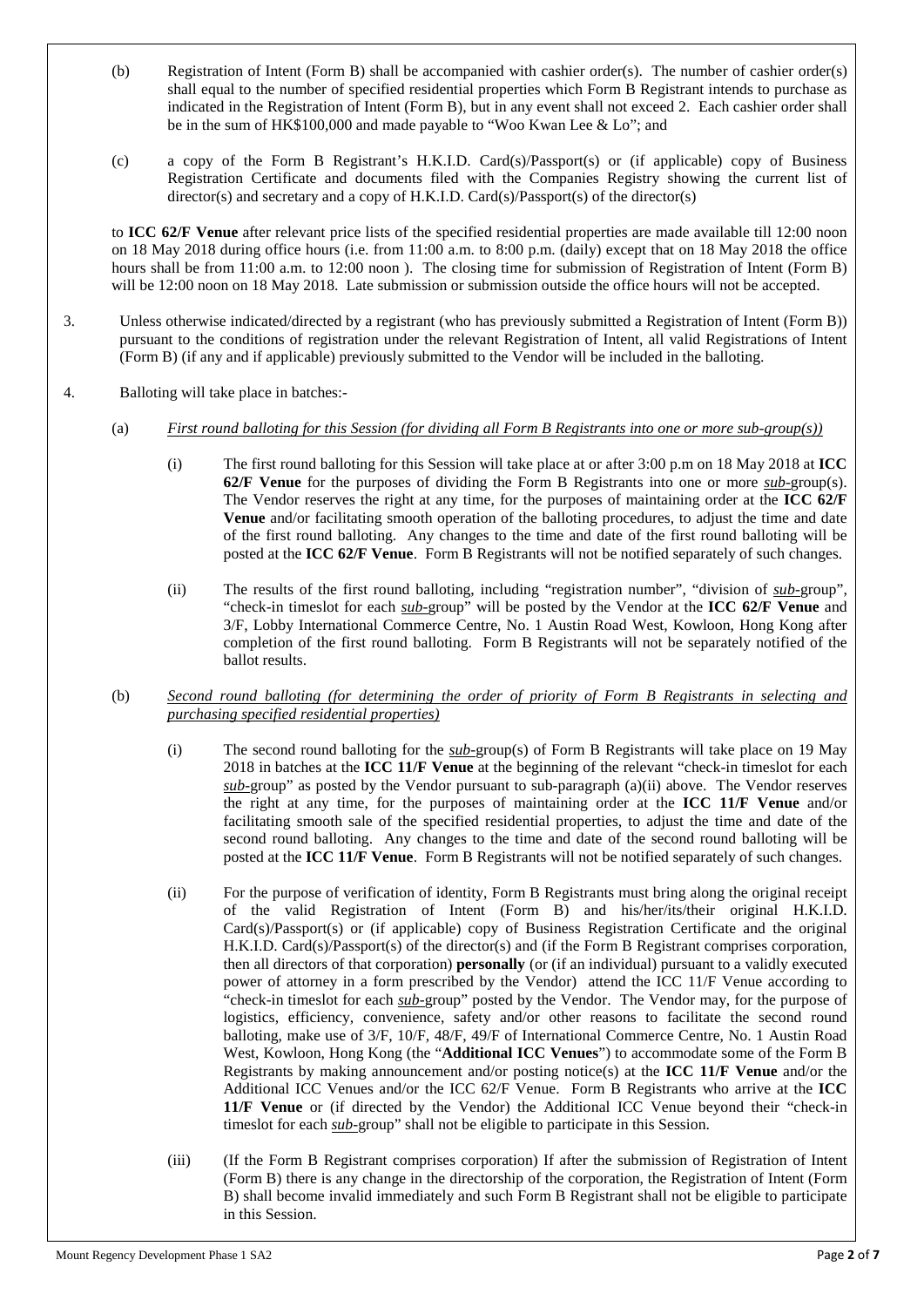- (iv) For the purpose of the second round balloting, every Registration of Intent (Form B) shall be allotted one lot. The results of the second round balloting, including "registration number" and "ballot result sequence" will be announced and/or posted by the Vendor at the **ICC 11/F Venue** and/or the Additional ICC Venues (if applicable) and/or the ICC62/F Venue. Form B Registrants will not be separately notified of the ballot results.
- (v) Form B Registrant who leaves the ICC 11/F Venue and/or the Additional ICC Venues (if applicable) and/or the ICC 62/F Venue while his/her/its/their *sub-*group is in session for selecting and purchasing specified residential properties shall be disqualified for participating in the selection and purchase of specified residential properties and his/her/its/their order of priority shall lapse immediately.
- 5. (a) Immediately after the second round balloting, Form B Registrants (if the registrant is a corporation, then **all of its directors**) shall **personally** (or (if an individual) pursuant to a validly executed power of attorney in a form prescribed by the Vendor) select the specified residential properties which are still available at the time of selection in the order of priority according to the "ballot result sequence" and in an orderly manner and within reasonable time. The Form B Registrants shall **in compliance with the rules set out herein** select and purchase 1 or 2 specified residential property(ies), otherwise his/her/its/their order of priority shall lapse automatically and he/she/it/they will no longer be eligible to participate in this Session.
	- (b) If the Form B Registrant has successfully selected any of the specified residential properties in compliance with the rules set out herein, the Form B Registrant shall personally (or (if an individual) pursuant to a validly executed power of attorney in a form prescribed by the Vendor) enter into one or more Preliminary Agreement(s) for Sale and Purchase of the selected specified residential property(ies). Prior to the signing of the Preliminary Agreement for Sale and Purchase, Form B Registrant may notify the Vendor on spot to add and/or delete individual(s) signing the Preliminary Agreement(s) for Sale and Purchase , but subject to the following:
		- (i) (only applicable if the Form B Registrant shall select to purchase two (2) specified residential properties) at least one (1) Preliminary Agreement for Sale and Purchase of the selected specified residential properties shall be entered into **personally** by the Form B Registrant;
		- (ii) the Form B Registrant will not be allowed to first delete and then add individual(s) signing the Preliminary Agreement for Sale and Purchase;
		- (iii) if a Form B Registrant wishes to add any individual(s), the additional individual(s) must be the **close relative(s)** (i.e. spouse, parents, children, brothers, sisters, grandparents and grandchildren ("**Close Relative**")) of **ALL** the individual(s) comprised in the Form B Registrant and subject to the provision of adequate proof of such relationship to the Vendor's satisfaction whose determination shall be final;
		- (iv) if a Form B Registrant wishes to delete any individual(s), then prior to deletion of any individual(s) all the individual(s) comprised in the Form B Registrant must be the **Close Relative** of each other and subject to the provision of adequate proof of such relationship to the Vendor's satisfaction whose determination shall be final.

All the person(s) signing the Preliminary Agreement(s) for Sale and Purchase shall sign personally (or (if an individual) pursuant to a validly executed power of attorney in a form prescribed by the Vendor) as purchaser. The Vendor reserves its absolute discretion to allow or reject the Form B Registrant's request to add and/or delete any individual(s).

## General Procedures

- 6. Each individual or corporation (whether alone or jointly with others) shall only be registered under one valid Registration of Intent (Form B). Duplicated registration will not be accepted. The Registration of Intent (Form B) is personal to the registrant and shall not be transferable. The order of submission of the Registration of Intent (Form B) will not have any impact on the order of priority for selecting the specified residential properties. In case of dispute, the Vendor reserves its right to determine whether a Registration of Intent (Form B) is valid and should be included in balloting.
- 7. If a registrant purchases any specified residential property(ies), the cashier order(s) will be used as part payment of the preliminary deposit for the purchase of the specified residential property(ies).
- 8. The Vendor shall not be responsible to the registrants for any error or omission contained in the ballot results.
- 9. If a registrant has not purchased any specified residential property or the number of specified residential property(ies) being purchased is less than the number indicated in his/her/its/their Registrant(s) of Intent, his/her/its/their unused cashier order(s) will be available for collection by the registrant (or his/her/its/their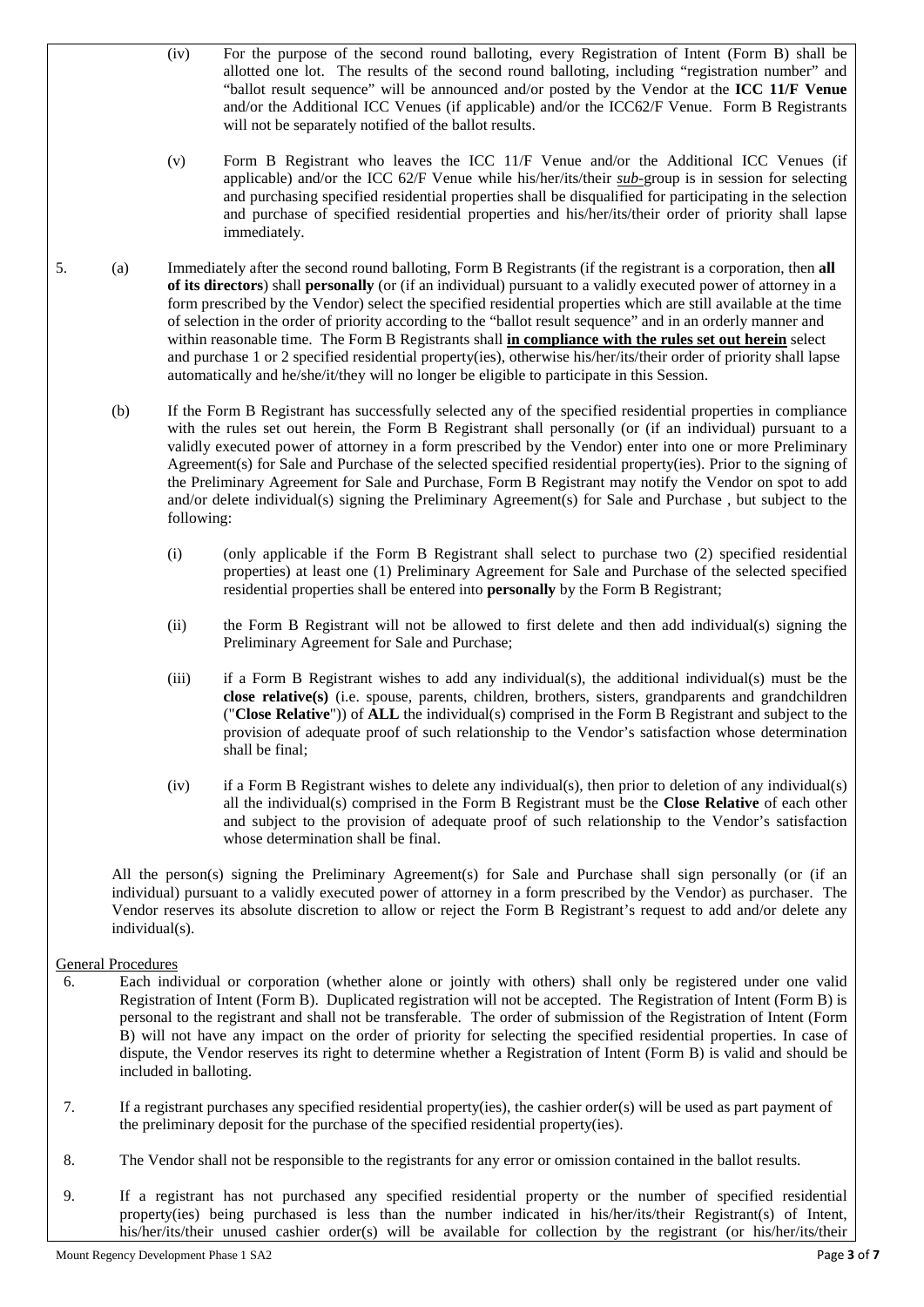authorized person) at **ICC 62/F Venue** from 21 May 2018 during office hours (i.e. from 2:00 p.m. to 8:00 p.m.) to 22 May 2018 (i.e. from 11:00 a.m. to 8:00 p.m.). The registrant must bring along his/her/its/their H.K.I.D. Card(s)/Passport(s) (or a copy of the H.K.I.D. Card(s)/Passport(s) of the registrant if unused cashier order(s) is/are collected by authorized person), (if applicable) copy of Business Registration Certificate, the original receipt of valid Registration of Intent (Form B), and (if applicable) a valid authorization letter and a copy of the H.K.I.D. Card/Passport of the authorized person.

- 10. After the completion of the balloting and selection of the specified residential properties by the eligible persons in accordance with the above procedures, the remaining specified residential properties (if any) will be sold on a first come first served basis to any person interested in purchasing. In case of any dispute, the Vendor reserves its absolute right to allocate any specified residential properties to any person interested in purchasing by any method (including balloting).
- 11. The Vendor reserves the right to close the **ICC 11/F** Venue and the Additional ICC Venues (if applicable) at any time if all the specified residential properties have been sold out, provided that the **ICC 62/F Venue** shall be open for the collection of unused cashier order(s) at the time period specified in paragraph 9 above.
- 12. If Tropical Cyclone Warning Signal No. 8 or above or Black Rainstorm Warning Signal is in effect in Hong Kong at any time between the hours of 7:30 a.m. and 8:00 p.m. on the date on which Registration of Intent (Form B) may be submitted and/or the first date of the sale, then, for the safety of the registrants and the maintenance of order at the ICC 11/F Venue and/or the Additional ICC Venues (if applicable) and/or ICC 62/F Venue, the Vendor reserves its absolute right to change the date(s) and/or time (including the closing date and/or time) for submission of Registration of Intent (Form B) and/or the first date of the sale to such other date(s) and/or time as the Vendor may consider appropriate and/or to close the ICC 11/F Venue and/or the Additional ICC Venues (if applicable) and/or ICC 62/F Venue. Details of the arrangement will be posted by the Vendor on the website [\(www.mountr](http://www.mount/)egency.com.hk) designated by the Vendor for the Phase of the Development. Registrants will not be notified separately of the arrangement.

## **On 20 May 2018 and thereafter:**

- 13. Subject to the completion of the selecting and purchasing of the specified residential properties by eligible persons in accordance with the above procedures, the remaining specified residential properties (if any) will be sold on a first come first served basis to any person interested in purchasing the remaining specified residential properties. In case of any dispute, the Vendor reserves its absolute right to allocate any remaining specified residential properties to any person interested in purchasing by any method (including balloting).
- 14. The Vendor reserves the right to close the **ICC 62/F Venue** at any time if all the specified residential properties have been sold out, provided that the **ICC 62/F Venue** shall be open for the collection of unused cashier order(s) at the time period specified in paragraph 9 above.
- 15. If the Vendor postpones the first date of the sale to such other date pursuant to this Sales Arrangements, the subsequent dates of sale will be postponed accordingly.
- 16. If Tropical Cyclone Warning Signal No. 8 or above or Black Rainstorm Warning Signal is in effect in Hong Kong at any time between the hours of 9:00 a.m. and 8:00 p.m. on any date of sale (other than the first date of the sale), for the safety of the registrants and the maintenance of order at the **ICC 62/F Venue**, the Vendor reserves its absolute right to close the **ICC 62/F Venue**. Details of the arrangement will be posted by the Vendor on the website (www.mountregency.com.hk) designated by the Vendor for the Phase of the Development.
- 17. In the event of any discrepancy between the English and Chinese versions of this Sales Arrangements, the English version shall prevail.

# **2018** 年 **5** 月 **19** 日**(**下稱「出售首天」**)**:

- 1. 以抽籤方式決定選擇住宅物業的次序,有意購買任何指明住宅物業的人士(下稱「表格 B 登記人」)須遵從本銷售 安排列 出的規則及指定的程序。
- 2. 表格 B 登記人須從指明住宅物業的相關價單提供後至 2018 年 5 月 18 日中午 12 時正於辦公時間內(即每日上午 11 時至晚上 8 時,2018 年 5 月 18 日除外,當日之辨公時間為上午 11 時至中午 12 時正)到 ICC 62 樓會場:
	- (a) 遞交一份已填妥及由表格 B 登記人簽署的購樓意向登記(表格 B);
	- (b) 購樓意向登記(表格 B)須附有本票,本票的數目須與表格 B 登記人於購樓意向登記(表格 B)內填寫的 意欲購買的指明住宅物業數目相同,惟不能多於 2 個。每張本票金額為港幣\$100,000 及抬頭人須為 「胡關李羅律師行」;及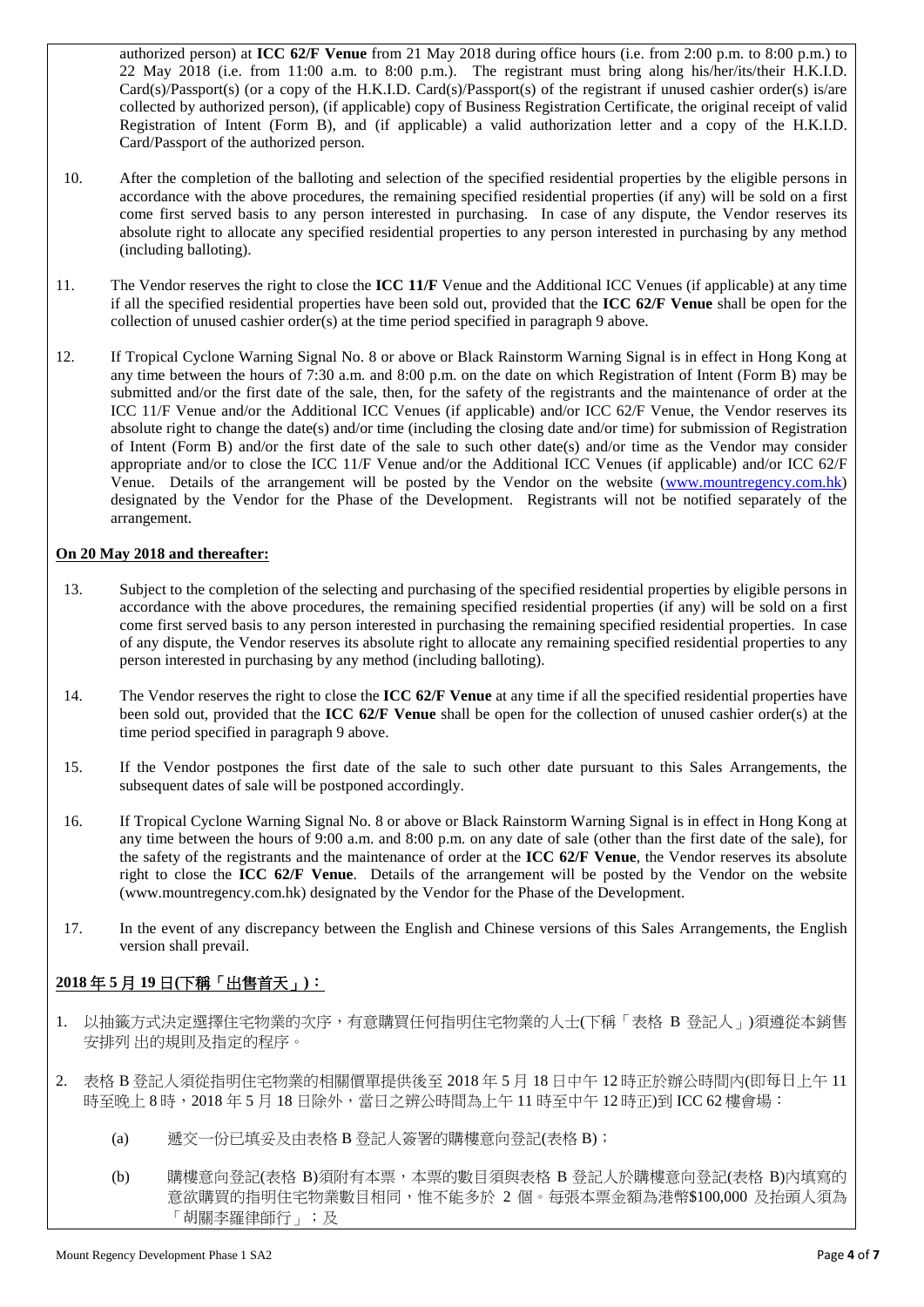(c) 遞交表格 B 登記人的香港身份證/護照或(如適用)商業登記證書副本及已於公司註冊處登記之文件以 顯示當時的董事及秘書的名單及董事的身份證/護照副本。

遞交購樓意向登記(表格 B)截止時間為 2018 年 5 月 18 日中午 12 時正。逾期遞交或在辦公時間以外遞交的恕 不受理。

- 3. 除非登記人根據過往遞交之購樓意向登記(表格 B)內之登記條款另有說明/指示,所有過往遞交予賣方的有效購樓 意向登記(表格 B) (如有及如 適合)將會被納入抽籤。
- 4. 抽籤將分階段進行:
	- (a) 本節的第一輪抽籤*(*將所有表格 *B* 登記人分為一個或多個組別*)*
		- (i) 本節的第一輪抽籤程序將於 2018年5月18日下午3時或之後於 ICC 62樓會場進行, 以將表 格 B 登記人分為一個或多個組別。為了維持 ICC 62 樓會場秩序及/或流暢地進行抽籤程序 的目的,賣方保留權利在任何時間調整第一輪抽籤程序的時間和日期。任何第一輪抽籤程序 的時間和日期的修改會張貼於 ICC 62 樓會場。表格 B 登記人將不獲另行通知該等修改。
		- (ii) 第一輪抽籤完成之後,賣方會將第一輪抽籤結果,包括「登記號碼」、「分組結果」及「每 組別報到時段」張貼於 ICC 62 樓會場及香港九龍柯士甸道西 1 號環球貿易廣場 3 樓大堂。 表格 B 登記人將不獲另行通知抽籤結果。
	- (b) 第二輪抽籤*(*決定表格 *B* 登記人的選購指明住宅物業的優先次序*)*
		- (i) 已被分組的表格 B 登記人的第二輪抽籤程序將於 2018 年 5 月 19 日於賣方根據上述第(a)(ii) 分段公布之相關「每組別報到時段」開始時於 ICC 11 樓會場分階段進行。為了維持 ICC 11 樓會場秩序及/或流暢地銷售指明住宅物業的目的,賣方保留權利在任何時間調整第二輪抽 籤程序的時間和日期。任何抽籤程序的時間和日期的修改會張貼於 ICC 11 樓會場。表格 B 登記人將不獲另行通知該等修改。
		- (ii) 為讓賣方核實登記人身份,表格 B 登記人(如表格 B 登記人由公司組成,則該公司的所有董 事)須按賣方公布的「每組別報到時段」親身(或(如個人)按賣方所規定的樣本並有效地簽署 的授權書)攜同有效的購樓意向登記(表格 B)收據正本及其香港身份證/護照正本或(如適用) 商業登記證書副本及所有董事的香港身份證/護照正本,到達 ICC 11 樓會場。賣方可基於流 程、效率、方便、安全及/或其他便利第二輪抽籤程序的原因使用香港九龍柯士甸道西 1 號 環球貿易廣場 3 樓、10 樓、48 樓及 49 樓大堂 (「外加 **ICC** 會場」)以容納部份表格 B 登記 人,並於 ICC 11 樓會場及/或外加 ICC 會場及/或 ICC 62 樓會場作出公布及/或貼出告 示。於其「每組別報到時段」以外的時間才到達 ICC 11 樓會場或(如賣方指示) 外加 ICC 會 場的表格 B 登記人將不享有參與本節的資格。
		- (iii) (如表格 B 登記人由公司組成)如果在遞交購樓意向登記(表格 B)後,公司有任何董事會成員 的變更,其相關的購樓意向登記(表格 B)將立即變成無效,表格 B 登記人將不享有參與本節 的資格。
		- (iv) 為第二輪抽籤的目的,每一份購樓意向登記(表格 B)可獲分配 1 個籌。賣方會將第二輪抽籤 結果,包括「登記號碼」及「抽籤結果順序」於 ICC 11 樓會場及/或外加 ICC 會場(如適用) 及/或 ICC 62 樓會場公布及/或貼出告示。表格 B 登記人將不獲另行通知抽籤結果。
		- (v) 在其組別進行選購指明住宅物業之時離開 ICC 11 樓會場及/或外加 ICC 會場(如適用) 及/或 ICC 62 樓會場之表格 B 登記人將被取消參與選購指明住宅物業的資格及其優先次序將立即 失效。
- 5. (a) 第二輪抽籤後,表格 B 登記人(如表格 B 登記人由公司組成,則該公司的**所有董事**)須根據「抽籤結 果順序」有秩序地及於合理時間內親身(或(如個人)按賣方所規定的樣本並有效地簽署的授權書)揀選 於當時仍可供揀選的指明住宅物業。表格 B 登記人須遵守上述列出適用於第 **B** 節的規則選購 1 個或 2個指明住宅物業,否則其優先次序將自動失效,表格 B 登記人將不再享有參與本節的資格。
	- (b) 如果表格 B 登記人遵從本銷售安排列出的規則成功揀選指明住宅物業,表格 B 登記人須親身(或(如 個人)按賣方所規定的樣本並有效地簽署的授權書)簽署臨時買賣合約購買其揀選的指明住宅物業。在 簽署臨時買賣合約前,表格 B 登記人可即時通知賣方增加及/或刪除簽署臨時買賣合約的個人,惟須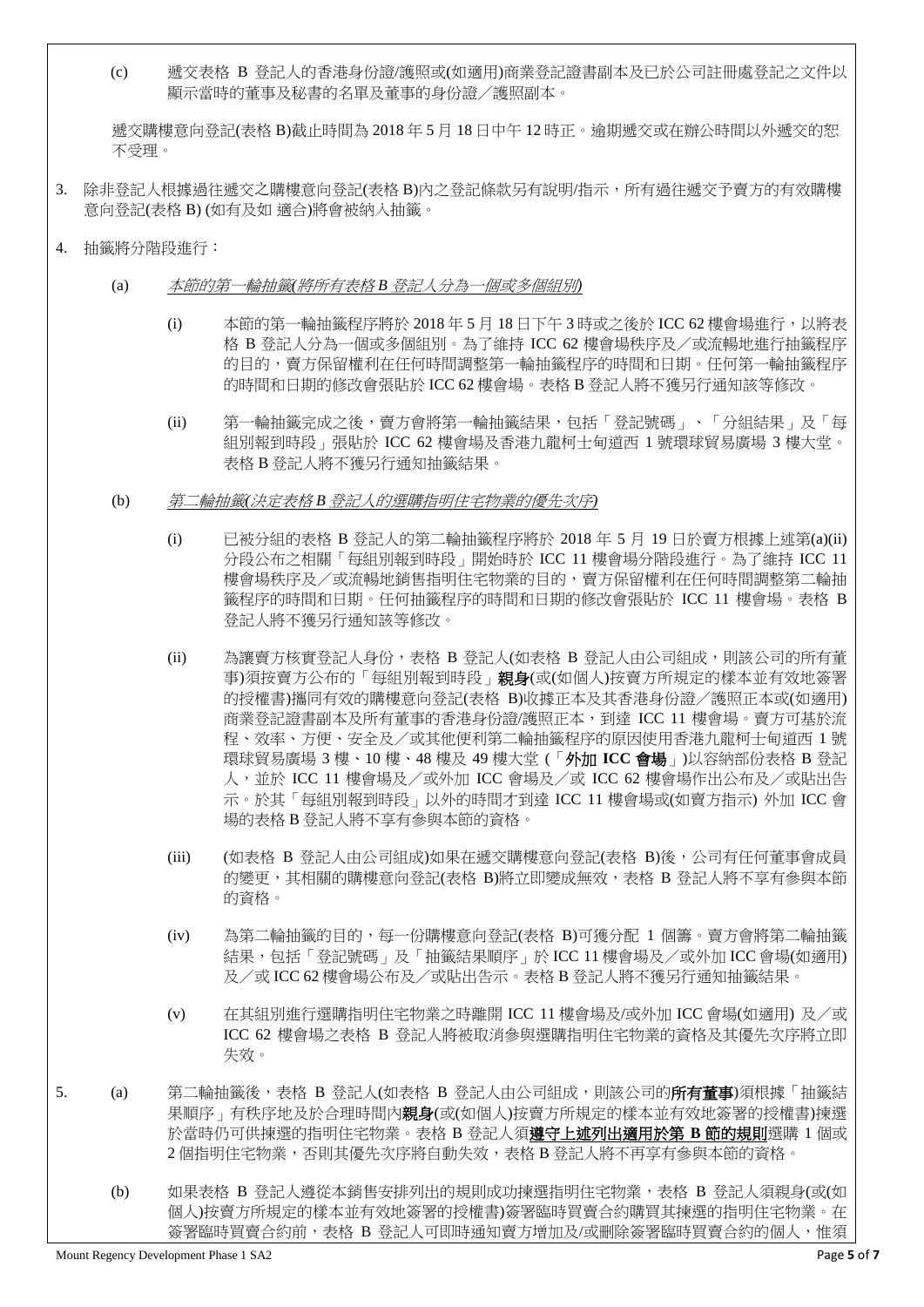受以下所限:

- (i) (只適用於購買 2 個指明住宅物業的表格 B 登記人) 表格 B 登記人須親身簽署至少 1 份指明住宅物 業的臨時買賣合約;
- (ii) 表格 B 登記人將不可先刪除然後增加簽署臨時買賣合約的個人;
- (iii) 如表格 B 登記人希望加入任何個人,新加入之個人必須為**所有**組成表格 B 登記人的個人的**近親** (即配偶、父母、子女、兄弟、姊妹、祖父母、外祖父母、孫、孫女、外孫及外孫女) (「近 親」),登記人須提供令賣方滿意的該**近親**關係的證明,就此賣方的決定為最終;
- (iv) 如表格 B 登記人希望刪除任何個人,則在刪除任何個人之前所有組成表格 B 登記人的個人必須 互相為對方近親及登記人須提供令賣方滿意的該近親關係的證明,就此賣方的決定為最終。

所有人須以買家身份親身(或(如個人)按賣方所規定的樣本並有效地簽署的授權書)簽署臨時買賣合約。賣方保 留其絕對酌情權允許或拒絕表格 B 登記人增加及/或刪除任何個人的要求。

## 一般程序

- 6. 每人或公司(不論單獨或與他方聯名)只可登記一份有效的購樓意向登記(表格 B), 在一節中的重複的登記將不會 被接受。購樓意向登記(表格 B)只適用於登記人本人及不能轉讓。遞交購樓意向登記(表格 B)次序不會影響揀選指 明住宅物業的優先次序。如有爭議,賣方保留權利決定量購樓意向登記(表格 B)是否有效及是否應被納入抽籤。
- 7. 如登記人成功購入任何指明住宅物業,本票將會用作支付購買指明住宅物業的部份臨時訂金。
- 8. 如抽籤結果有任何錯誤或遺漏,賣方無須向登記人承擔任何責任。
- 9. 如登記人並無購入任何指明住宅物業或其購入之指明住宅物業數目少於其於相關購樓意向登記述明者,可於 2018 年 5 月 21 日(下午 2 時至晚上 8 時)至 2018 年 5 月 22 日辦公時間內(上午 11 時至晚上 8 時)親臨 ICC 62 樓會 場辦理取回未使用的本票。登記人必須攜同登記人香港身份證 / 護照正本(如以獲授權人士取回未使用的本票,則 須攜同登記人香港身份證/護照副本)、(如適用)商業登記證書副本、有效的購樓意向登記(表格 B)收據正本、及(如 適用)有效的授權信及獲授權人士之香港身份證 / 護照副本。
- 10. 在當抽籤及合資格人士根據上述程序選購指明住宅物業完畢後,餘下的指明住宅物業(如有)將以先到先得形式向 任何有意購買的人士發售。如有任何爭議,賣方保留絕對權利以任何方式(包括抽籤)分配任何指明住宅物業予任 何有意購買的人士。
- 11. 賣方保留權利在所有指明住宅物業已售出的情況下於任何時間關閉 ICC 11 樓會場及外加 ICC 會場(如適用),惟 ICC 62 樓會場會於上述第 9 段指明的時間内開放以用作辦理取回未使用的本票。
- 12. 如在可遞交購樓意向登記(表格 B)的任何一天及/或出售首天上午 7 時 30 分至晚上 8 時正的任何時間内,八號或 更高熱帶氣旋警告信號或黑色暴雨警告信號在香港生效,為保障登記人的安全及維持 ICC 11 樓會場及/或外加 ICC 會場(如適用) 及/或 ICC 62 樓會場的秩序,賣方保留絕對權利更改遞交購樓意向登記(表格 B)的日期及/或時 間(包括截止日期及/或時間)及/或出售首天至賣方認為合適的其他日期及/或時間及/或關閉 ICC 11 樓會場及/或外 加 ICC 會場(如適用) 及/或 ICC 62 樓會場。賣方會將安排的詳情於賣方為發展項目的期數指定的互聯網網站的 網址(www.mountregency.com.hk)公布。登記人將不獲另行通知。

## **2018** 年 **5** 月 **20** 日及之後:

- 13. 在根據上述程序完成合資格人士選購指明住宅物業的前提下,餘下的指明住宅物業(如有)將以先到先得形式向任 何有意購買的人士發售。如有任何爭議,賣方保留絕對權利以任何方式(包括抽籤)分配任何餘下的指明住宅物業 予任何有意購買的人士。
- 14. 賣方保留權利在所有指明住宅物業已售出的情況下於任何時間關閉 ICC 62 樓會場,惟 ICC 62 樓會場會於上述第 9 段指明的時間内開放以用作辦理取回未使用的本票。
- 15. 如賣方根據本銷售安排延遲出售首天至其他日期,其後的出售日期將會順延。
- 16. 如在任何出售日期(除出售首天)的上午 9 時至晚上 8 時正的任何時間內,八號或更高熱帶氣旋警告信號或黑色暴 雨警告信號在香港生效,為保障登記人的安全及維持 ICC 62 樓會場的秩序,賣方保留絕對權利關閉 ICC 62 樓會 場。賣方會將安排的詳情於賣方為發展項目的期數指定的互聯網網站的網址(www. mountregency.com.hk) 公佈。